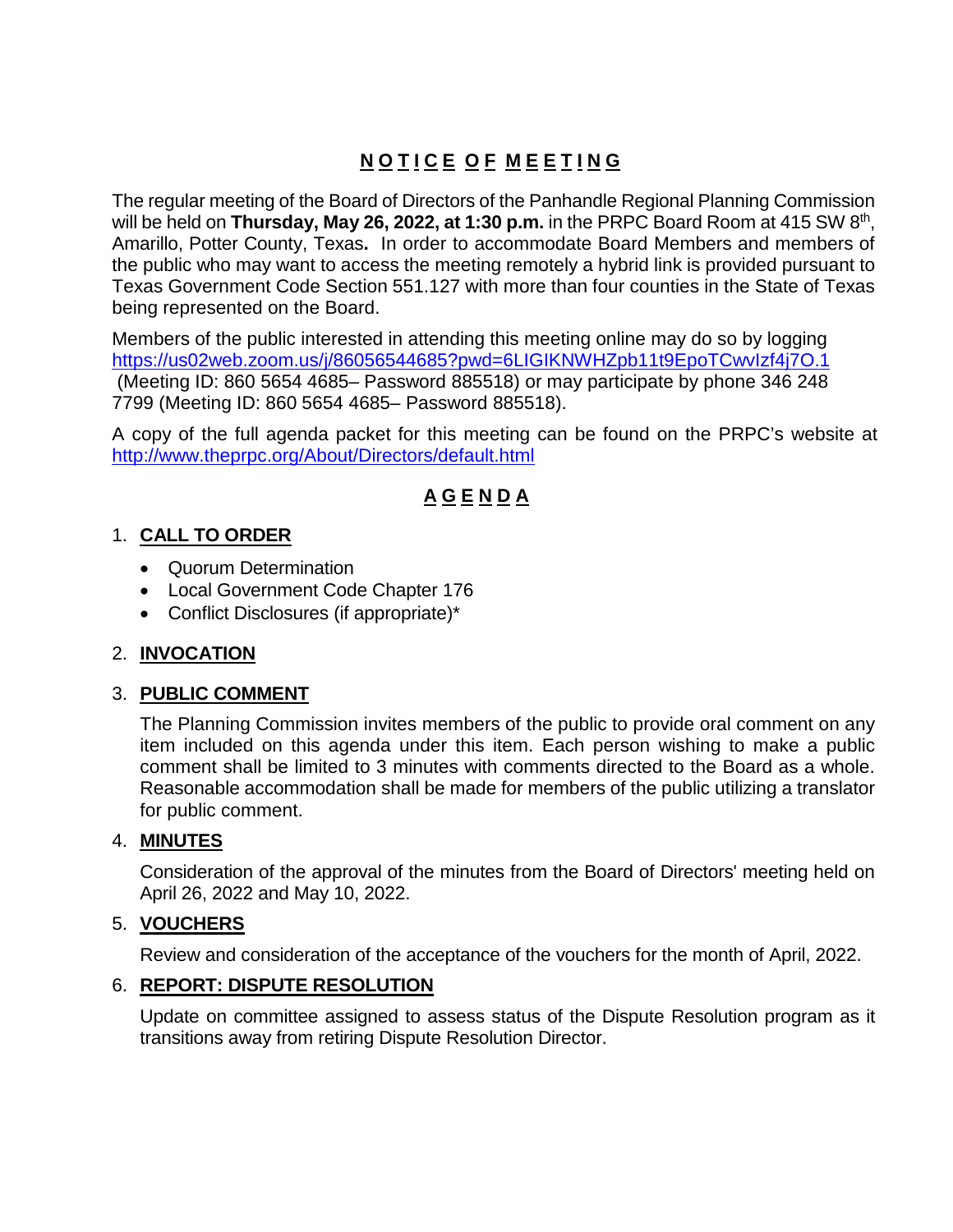#### 7. **INTERLOCAL AGREEMENT: AREA AGENCY ON AGING & CITY OF AMARILLO FOR EVIDENCED BASED PROGRAMING**

Consideration of the authorization of the Executive Director to execute an interlocal agreement with the City of Amarillo to provide Evidenced Based Programing for seniors.

#### 8. **REGIONAL SOLID WASTE: PANHANDLE ENVIRONMENTAL PARTNERSHIP (PEP) AGREEMENTS**

Consideration of the authorization of the Executive Director to enter into agreements for the regional recycling program under the Panhandle Environmental Partnership.

#### 9. **PANHANDLE REGIONAL EMERGENCY MANAGEMENT ADVISORY COMMITTEE APPOINTMENTS**

Consideration of the appointment or re-appointment of individuals to serve on the Planning Commission's Regional Emergency Management Advisory Committee.

#### 10. **FIRE, AMBULANCE AND SERVICE TRUCK FUND APLLICATION DEVELOPMENT AND MANAGEMENT SERVICES INTERLOCAL CONTRACT**

Consideration of the authorization of the Executive Director to enter into interlocal contract with the Cities of Quitaque, Friona, and Adrian for the Planning Commission to provide Texas Community Development Program application and project management services related to their Fire, Ambulance, and Service Truck (FAST) Fund Projects.

#### 11. **CYCLE I REGIONAL FLOOD PLANNING GROUP CONTRACT AMENDMENT WITH TEXAS WATER DEVELOPMENT BOARD**

Consideration of the authorization of the Executive Director to execute a contract amendment with the Texas Water Development Board, and corresponding action associated with the PRPC/Freese & Nichols consulting contract, to modify budget categories in existing contracts as requested by TWDB.

#### 12. **FEDERAL LANDS ACCESS PROGRAM: FEDERAL HIGHWAY AUTHORITY APPLICATION DEVELOPMENT AND MANAGEMENT SERVICES INTERLOCAL CONTRACT**

Consideration of the authorization of the Executive Director to enter into interlocal contract with the Cities of Fritch and Canadian for the Planning Commission to provide FHWA Program application and project management services related to their Federal Lands Access Program projects respectively.

#### 13. **U.S. ECONOMIC DEVELOPMENT ADMINISTRATION PROJECT MANAGEMENT SERVICES INTERLOCAL CONTRACT WITH AMARILLO ECONOMIC DEVELOPMENT CORPERATION**

Consideration of the authorization of the Executive Director to enter into interlocal contract with the Amarillo EDC for the Planning Commission to provide project management services.

### 14. **EXECUTIVE SESSION PURSUANT TO SECTION 551.074 (PERSONNEL MATTERS)**

Consideration of convening a closed session of the Executive Committee of the Board of Directors of the Panhandle Regional Planning Commission to discuss personnel matters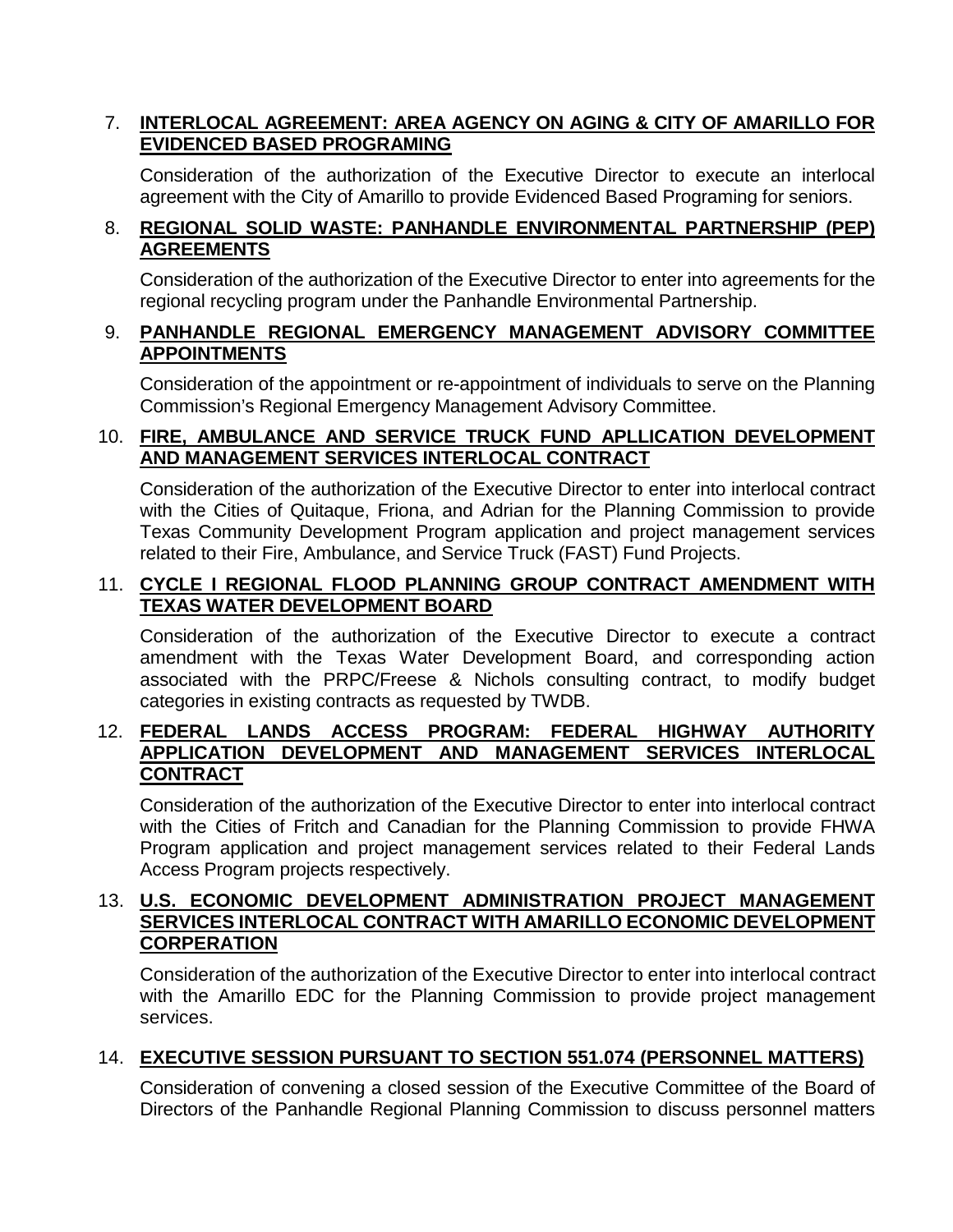related to employees and positions as provided under Texas Government Code, Chapter 551, Section 551.074.

#### 15. **CONSIDER AND TAKE APPROPRIATE ACTION ON ITEMS DISCUSSED IN EXECUTIVE SESSION**

#### 16. **MISCELLANEOUS NON-ACTION INFORMATION ITEMS**

- A. Comments from the Executive Director.
- B. Report on the following recent Planning Commission sponsored regional meetings:
	- Region 1 Regional Flood Planning Group May 11<sup>th</sup>
	- 9-1-1 Regional Advisory Committee Meeting May 13<sup>th</sup>
	- Homegrown Economic Development Workshop May  $17<sup>th</sup>$
	- Interregional Planning Meeting between Region A & O Regional Water Planning Groups – Livestock Water Planning – May 18th
- C. Announcement of tentatively scheduled Planning Commission sponsored regional meetings:
	- Home of the Panhandle Plains Housing Workshop June  $7<sup>th</sup>$
	- Economic Development Advisory Committee June  $7<sup>th</sup>$
	- Region 1 Regional Flood Planning Group June 22<sup>nd</sup>

### 17. **ADJOURNMENT**

#### **\*LOCAL GOVERNMENT CODE TITLE 5. MATTERS AFFECTING PUBLIC OFFICERS AND EMPLOYEES CHAPTER 176. DISCLOSURE OF CERTAIN RELATIONSHIPS WITH LOCAL GOVERNMENT OFFICERS; PROVIDING PUBLIC ACCESS TO CERTAIN INFORMATION**

Sec. 176.003. CONFLICTS DISCLOSURE STATEMENT REQUIRED. (a) A local government officer shall file a conflicts disclosure statement with respect to a vendor if:

(1) the vendor enters into a contract with the local governmental entity or the local governmental entity is considering entering in to a contract with the vendor; and

(2) the vendor:

(A) has an employment or other business relationship with the local government officer or a family member of the officer that results in the officer or family member receiving taxable income, that exceeds \$2,500 during the 12-month period preceding the date that the officer become aware that:

- (i) a contract between the local governmental entity and vendor has been executed; or
- (ii) the local governmental entity is considering entering into a contract with the vendor;

(B) has given to the local government officer or a family member of the officer one or more gifts that have an aggregate value of more than \$100 in the 12-month period preceding the date the officer becomes aware that:

- (i) a contract between the local governmental entity and vendor has been executed; or
- (ii) the local governmental entity is considering entering into a contract with the vendor; or
- (C) has a family relationship with the local government officer.